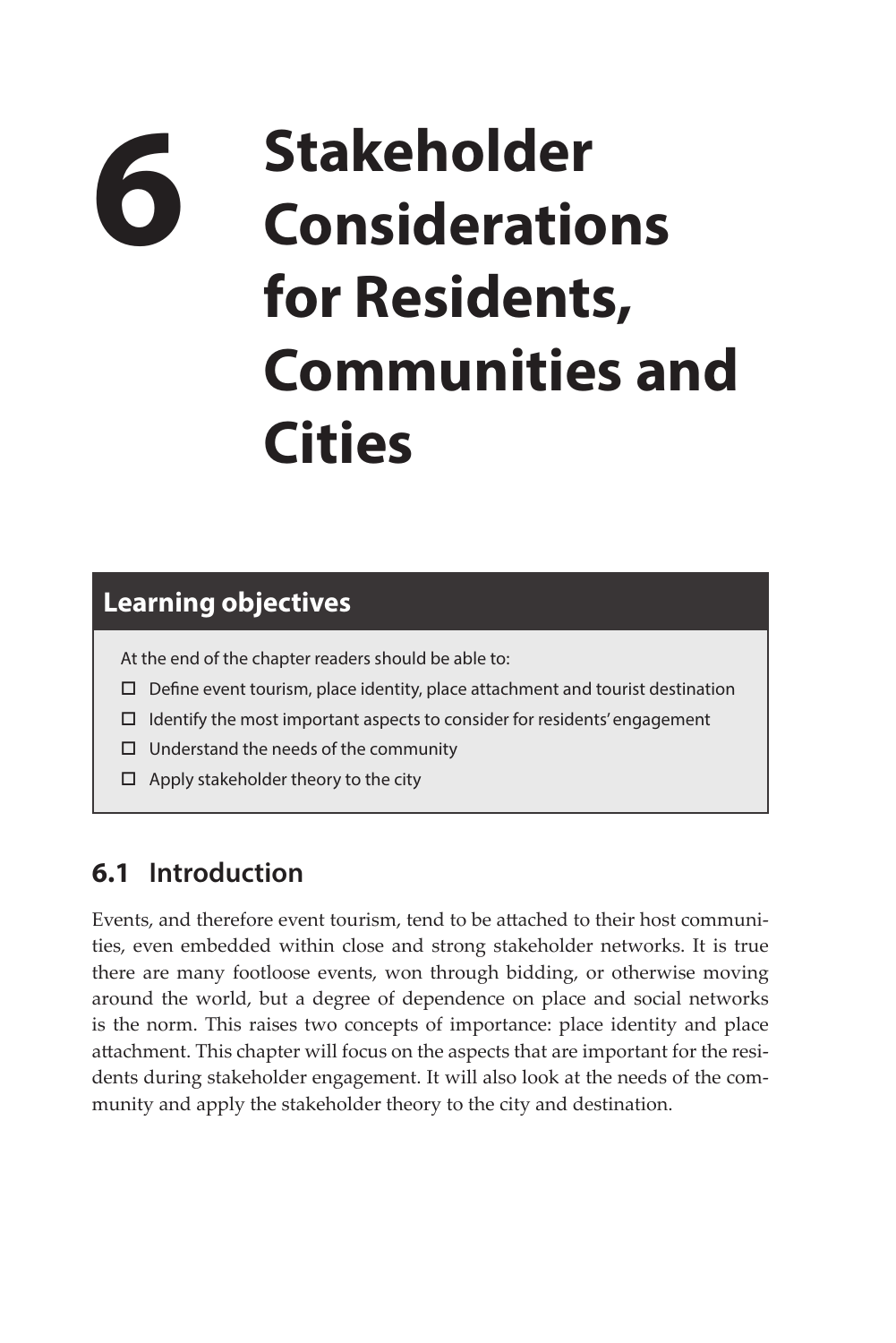## **6.2 Key terms defined**

#### **Event tourism**

*"Event tourism at the city or destination level is the development and marketing of planned events as tourist attractions, catalysts, animators, image makers and place makers. This process includes bidding on, facilitating and creating events, and the management of portfolios of events as destination assets"* Getz, 2013.

### **Place identity and events**

*" Events and other planned events can foster and reinforce group identity"* Getz, 2013.

### **Place attachment and events**

*" Events are connected to cultures and to places, giving each identify and helping bind people to their communities"* Getz, 2013.

#### **Place making**

Richards and Palmer (2010, pp. 418-19) argue for place making, rather than place marketing, in the context of their treatise on 'Eventful Cities'. They explained that creating a sense of place can be facilitated through events by stressing distinctiveness of the environment, promoting festivity, developing event spaces and a festival community and creating new rhythms of everyday life. This gives a unique identity to places and encourages residents to feel attachment to their communities.

#### **Tourist destination**

A tourist destination consists of the network of government agencies, marketing organizations, services, and attractions that collaborate to attract and serve the needs of visitors.

## **6.3 Case Study: Cappadox 2018, Turkey**

#### *Bekir Bora Dedeoğlu – Nevsehir HBV University Turkey*

Cappadox was first organized in 2015. This festival is held every year and embodies various activities ranging from music, contemporary art, gastronomy and open-air programs. Within the scope of the music programs various singers perform while exhibitions are held in the form of contemporary art programs, and also trekkings, trips and tours are organized. As a part of gastronomy program, gourmet delicacies are tried and picnics are organized. On the other hand, trekking, yoga and nightwatching activities are arranged for the open-air program. Each year Cappadox is organized with a different theme. The theme was 'Cappadocia Struck' in 2015, 'Let Us Cultivate Our Garden' in 2016, 'Ways Out From The World' in 2017 and 'Silence' in 2018 (Cappadox, 2018). The number of days and people joining the festival increase every year.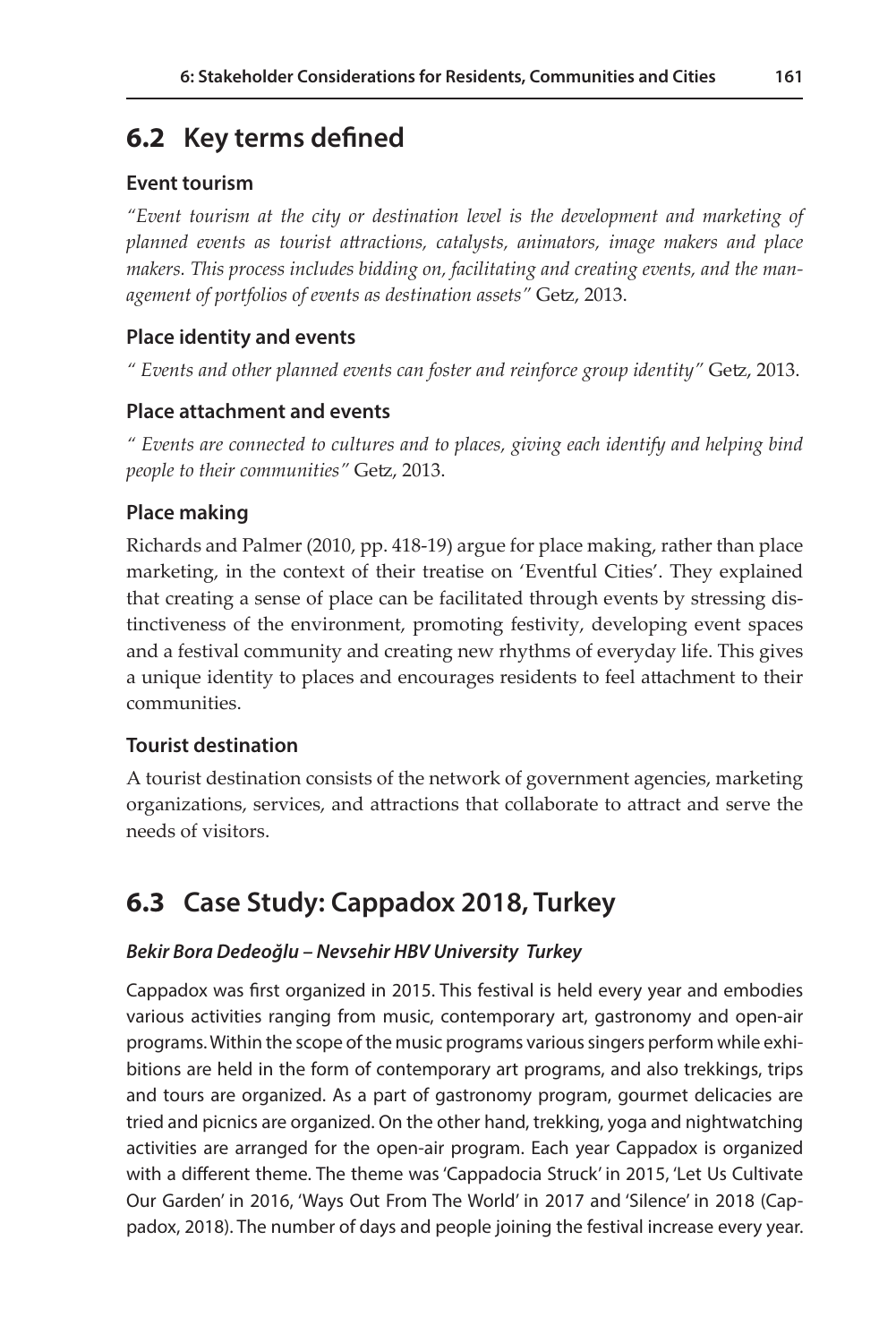While it took three days in 2015, four days were allocated in 2016 and 2017, and it was extended to six days in 2018. The number of people joining Cappadox was six thousand in 2016; however, it reached up to ten thousand people in 2017 (Laleli, 2017). In addition, Cappadox is considered by Conde Nast Traveller as one of the best festivals in the world (Conde Nast Traveller, 2018).

#### **Questions**

#### **Who are the stakeholders involved in the organization of the festival Cappadox?**

Cappadox is an activity organized by Pozitif. Therefore, all team members working in Pozitif are the stakeholders of this organization. Besides Pozitif, local firms and agencies are among the important stakeholders. Since Cappadox is organized based on four main programs of music, contemporary art, gastronomy and open-air, we have different stakeholders as academicians, artists and members of the chamber of commerce who contribute to the organization, development and implementation stages of every program. Activities in each program are carried out in different regions and avenues, local people and local firms are among our stakeholders, as well. Despite the fact that it does not fit into your definition, Cappadocia, in our opinion, is the most powerful stakeholder with its unique atmosphere, historical background and cultural structure.

#### **What kind of process have you been through to define your stakeholders? What were the criteria you used for choosing your stakeholders?**

Since Pozitif is an organization possessing the purposes of providing entertaining and leading experiences, we wanted to maintain the same philosophy while organizing the Cappadox. Therefore, the point we paid the highest attention was to mirroring the philosophy and sensations of Cappadox. We tried to choose our stakeholders, accordingly.

Cappadox is built on four main programs. For this reason, we paid special attention to work with individuals and groups with relevant expertise. Furthermore, we cared about choosing our stakeholders from individuals experienced at recreational activities as much as possible.

#### **Was one stakeholder group in the festival more important than the other stakeholder group? Why?**

Due to its multidisciplinary nature, Cappadox embodies various stakeholder groups. It focuses on four main disciplines: Music, Contemporary Art, Gastronomy and Open Air. All these disciplines have their own stakeholders. It would not be right to indicate that one group was more important than the other one. We cannot even say that different stakeholders in one discipline occupy a more important position than others. For instance, for the organization of any musical activity, many stakeholders ranging from orchestra, those responsible for concert area to those responsible for meeting the needs of audience. Putting these stakeholders in an order of importance would not be fair because it would not be possible to talk about successful events